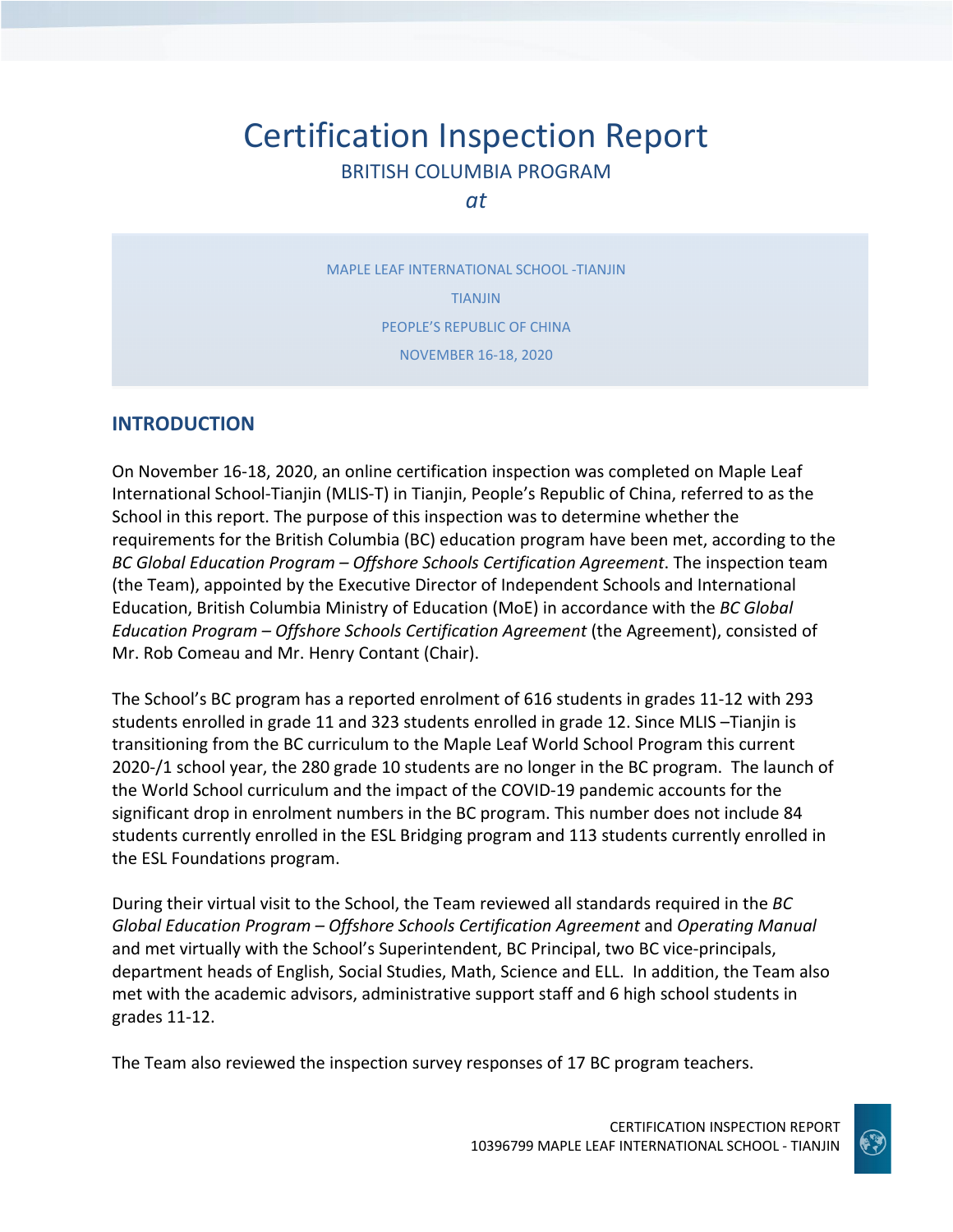The Owner/Operator, China Maple Leaf Educational Systems (CMLES) is responsible for the BC program. MLIS-T is one of fourteen Maple Leaf Educational Systems Schools in China offering the BC program. There are other educational programs being offered on the same campus as the BC program such as a Chinese elementary and middle school feeder program. All these programs are under the authority of China Maple Leaf Educational Systems.

During the current 2020/2021 academic year, MLIS -Tianjin has begun the transition from the BC program to the Maple Leaf World School Program, beginning with grade 10 this current year. MLIS-Tianjin supportive of the grade 11 and 12 students enrolled in the BC program and is committed to ensuring their graduation with the BC Dogwood certificate. The CMLES system continues to offer the BC curriculum in three foreign nationals schools, with plans to add more BC foreign nationals schools in the near future. CMLES's vision and direction continues to have the educational approach as follows:

The Maple Leaf Educational System BC program's philosophy, objectives and special features include:

- An educational philosophy that is based on the belief that through blending the best of the innovations and higher level thinking western educational model with the cultural richness and discipline of the traditional Chinese educational model, students will be best prepared to meet the challenges of living and working in a more global society.
- An educational philosophy that assumes that every child has a strong desire to learn and to develop an understanding of the world, to share their knowledge, and to communicate their understanding, thoughts, and feelings through wide-ranging personal expression.
- An international education that emphasizes academic excellence within a supportive community that respects and promotes cultural norms and traditions for both Chinese and international students.
- Each school promoting and appreciating the diversity of people and cultures, providing an optimal environment for learning and teaching, and offering a globally respected curriculum that inspires in its students the spirit and ideals of global citizenship.
- Measuring each school's success by the extent to which they guide each student in the exploration of their interests, assist them in the accomplishment of their goals and promote a sense of self-fulfillment and pride.
- Working to develop students to their best potential and to provide them with a world of opportunity.

The Team would like to thank Maple Leaf International School - Tianjin for its cooperation and preparedness for the inspection visit.

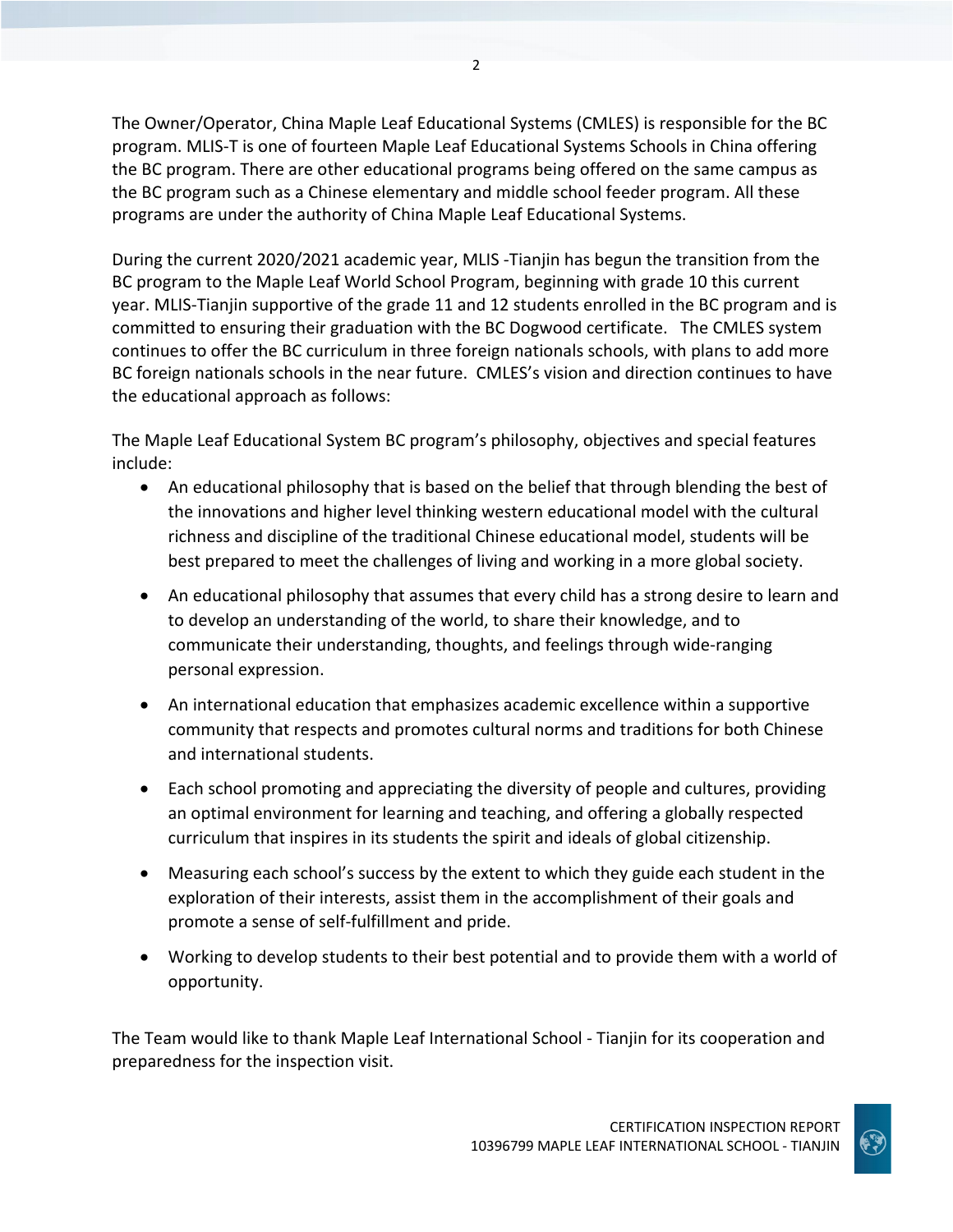| The School has satisfactorily addressed requirements contained in the previous inspection |  |
|-------------------------------------------------------------------------------------------|--|
| report.                                                                                   |  |

| $\boxtimes$ Requirement | $\Box$ Requirement   | $\Box$ Requirement | $\Box$ Not |
|-------------------------|----------------------|--------------------|------------|
| Met                     | <b>Partially Met</b> | Not Met            | Applicable |

Comment:

**Confirmation that it has a valid Letter of Exemption in place for the four new teachers currently without BC certification who have recently arrived at the School.** 

The Superintendent reported that required Letters of Exemption were eventually received for the four teachers who had arrived at the School in November 2019.

## **Complete the transition to the new curriculum in PHE 11, PHE 12, Digital Media 11, Digital Media 12, Marketing 11, Studio Arts 11 and Studio Arts 12.**

The Superintendent confirmed that curriculum documentation demonstrating compliance with the BC redesigned curriculum was completed shortly after the 2019 inspection for the following courses, namely, PHE 11, PHE 12, Digital Media 11, Digital Media 12, Marketing 11, Studio Arts 11 and Studio Arts 12.

The Team is satisfied that the School has met all requirements of the previous inspection report.

Commendation:

The Team commends the School for the thorough follow-up on the requirements of the previous inspection report.

# **BUSINESS PLAN 1.0**

**The Owner/Operator has submitted a business plan to the BC Ministry of Education, confirming the sustainability of the program.** ☒ Requirement Met ☐ Requirement Partially Met  $\Box$  Requirement Not Met Comment: The School has experienced an overall declining enrolment trend with the COVID-19 pandemic being a major factor causing declining enrolment trends not only at MLIS-Tianjin but throughout the CMLES. The School reported that increasing enrolment is a goal shared

by the BC and Chinese staff at the School.

In MLIS-Tianjin the new Principal is tasked with participating in a variety of events to enhance the recruitment of students. There are events held onsite, as well as other sites including the Tianjin Huayuan campus. The PR/recruitment events are ongoing throughout the year.

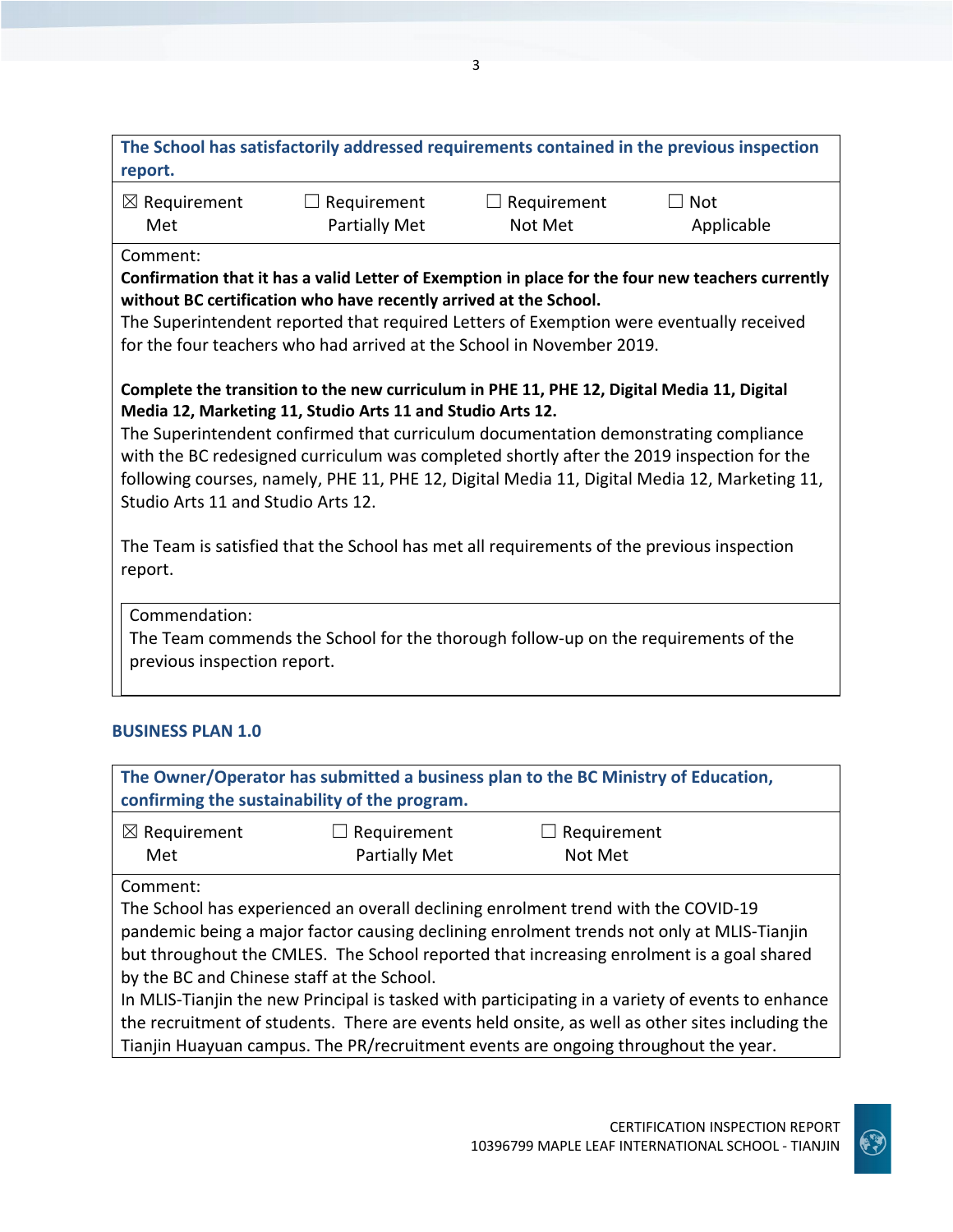As reported in the School's Annual Report, *"CMLES target market is middle class families who have become very affluent in an expanding economic market in China. Families are familiar with the Maple Leaf brand and trust the organization to deliver an excellent educational program that will enable their children to graduate and successfully enrol in the top 100 universities in the world." In the previous (2019-2020) academic year, 78% of Maple Leaf graduates across China received offers from the top 100 universities. Chinese families appear very aware of global economics and politics and have an expectation that their children will work hard in achieving good results in high school, (presumably within the MLIS high school system and beyond.)*

CMLES has identified a number of 2020/21 system goals that are being carried out at MLIS-Tianjin and the other MLIS schools that offer a BC program. These include:

- analyzing the external review completed in the spring of 2017 through the *Cognia*  accreditation that focused on continuous improvement. The schools are working on the fourth year of the improvement strategy.
- continuing the use of the Maple Leaf 12 Teaching Strategies by all teachers in all lessons across all subject areas. CMLES will conduct a qualitative assessment to determine the success of these strategies.
- ensuring that the grade 1-12 BC program curriculum is delivered to students in an effective manner within the challenges of COVID-19, where some teachers are unable to return to China due to border closures and visa restrictions, and the curriculum is delivered in a blended face-to-face and online educational program.

Additional improvement priority goals include:

- enhancing opportunities for students to excel in English language learning.
- increasing student engagement; implement ELEOT Classroom Observation Tool.
- developing and maintaining the IT infrastructure to provide for the teaching, learning, and operational needs of teachers and students to reliably enable meaningful integration of IT in classroom learning.
- reviewing factors that impact on the retention of international teachers and develop a strategic plan for ongoing enhanced recruitment and retention.
- reviewing factors that impact on high school student satisfaction and their success in completing the requirements for graduation and develop strategies for student retention.

The Superintendent shared with the Inspection Team the 'big picture' expansion plans of CMLES over the next 5 years. These included:



4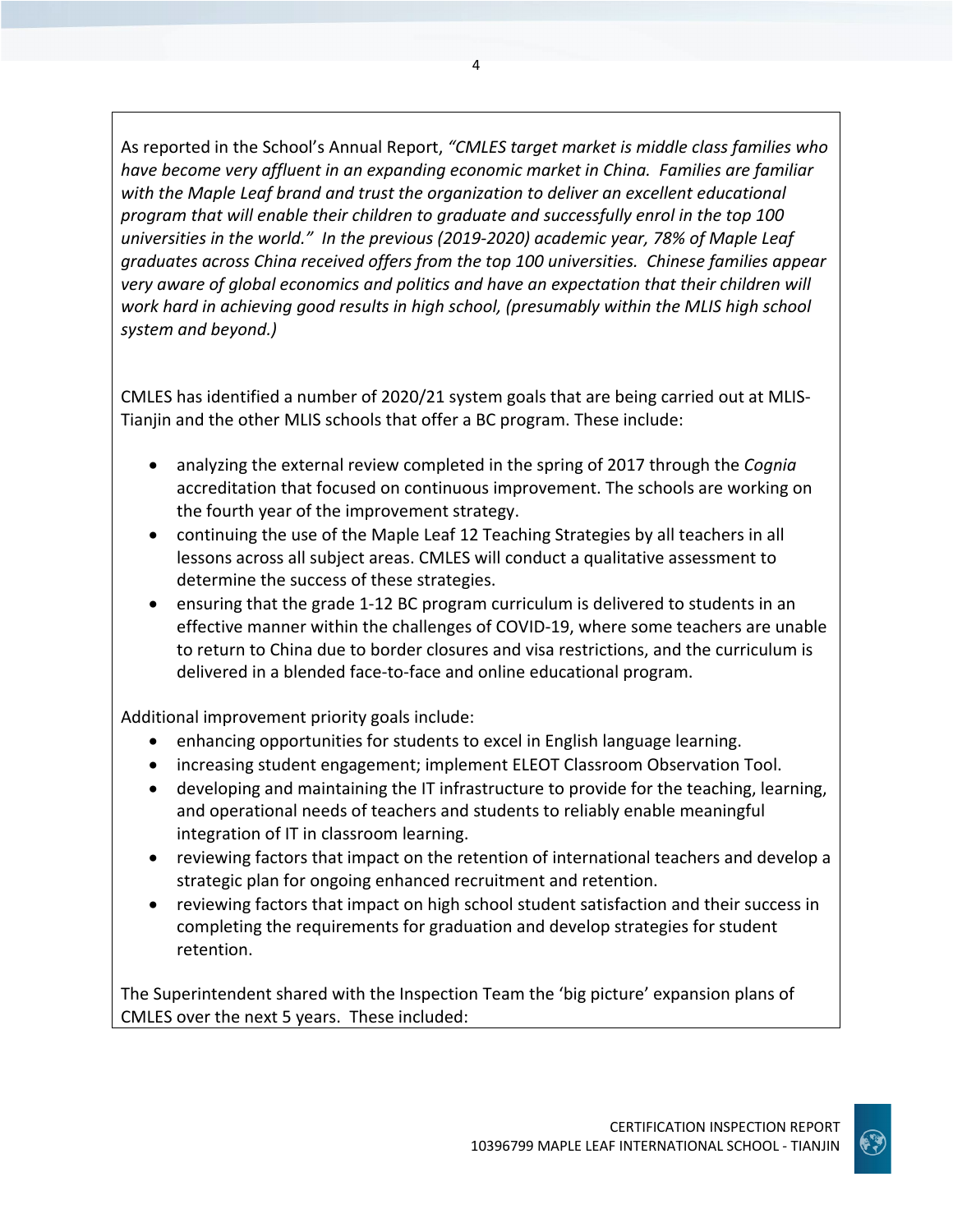Establishing 10 School Districts in China with an overall enrolment of 100,000 students. The current enrolment in 100 schools is 47,000 students. In addition to the Hianan, Hubei and Tianjin School Districts, Maple Leaf will expand to Yangtze River Delta, Liaoning, Southwest, Jiangsu, Henan, Guangdong-Hong Kong-Macau, Shandong, Xi'an and Inner Mongolia.

In addition, CMLES acquired two schools on three campuses in Malaysia and Singapore, increasing the overall enrolment by 4,500 students. Malaysia ML Kingsley International School with an enrolment of 1,050 students studying the A-Level curriculum and Canadian International School, offering the IB program to 3,450 students have been acquired by CMLES.

Plans are in place for a new high school to open in Hohhot in September 2021, with plans for a BC foreign nationals school as well.

Commendation:

The Team commends CMLES for its expanding vision of continued development, growth and global impact and commitment to the BC program through its expansion of BC foreign national schools.

#### **INSPECTION CATALOGUE 2.0**

| 2.02 The Owner/Operator meets all requirements as set forth in the BC Global Education<br>Program Offshore Schools Certification Agreement (the Agreement).                                                                                                                                                                                                                                                                                                                                                                |                                     |                        |  |  |
|----------------------------------------------------------------------------------------------------------------------------------------------------------------------------------------------------------------------------------------------------------------------------------------------------------------------------------------------------------------------------------------------------------------------------------------------------------------------------------------------------------------------------|-------------------------------------|------------------------|--|--|
| $\boxtimes$ Requirement<br>Met                                                                                                                                                                                                                                                                                                                                                                                                                                                                                             | Requirement<br><b>Partially Met</b> | Requirement<br>Not Met |  |  |
| Comment:<br>MLIS-T holds appropriate Chinese provincial verification. Within the limitations of a virtual<br>inspection, the Team is satisfied that the facilities are in compliance and are suitable to<br>support the BC program.                                                                                                                                                                                                                                                                                        |                                     |                        |  |  |
| Within the past two years it has been reported that the School has:<br>Completed the construction of a new 10-story teaching building. Many MLIS-Tianjin<br>$\bullet$<br>teachers now have their own classrooms in the new building. The new instructional<br>space also includes two new computer labs<br>Completely refurbished 2 science labs and a Foods and Nutrition lab<br>$\bullet$<br>Added two media green rooms<br>$\bullet$<br>Added a dance studio<br>$\bullet$<br>Refurbished the playing field<br>$\bullet$ |                                     |                        |  |  |

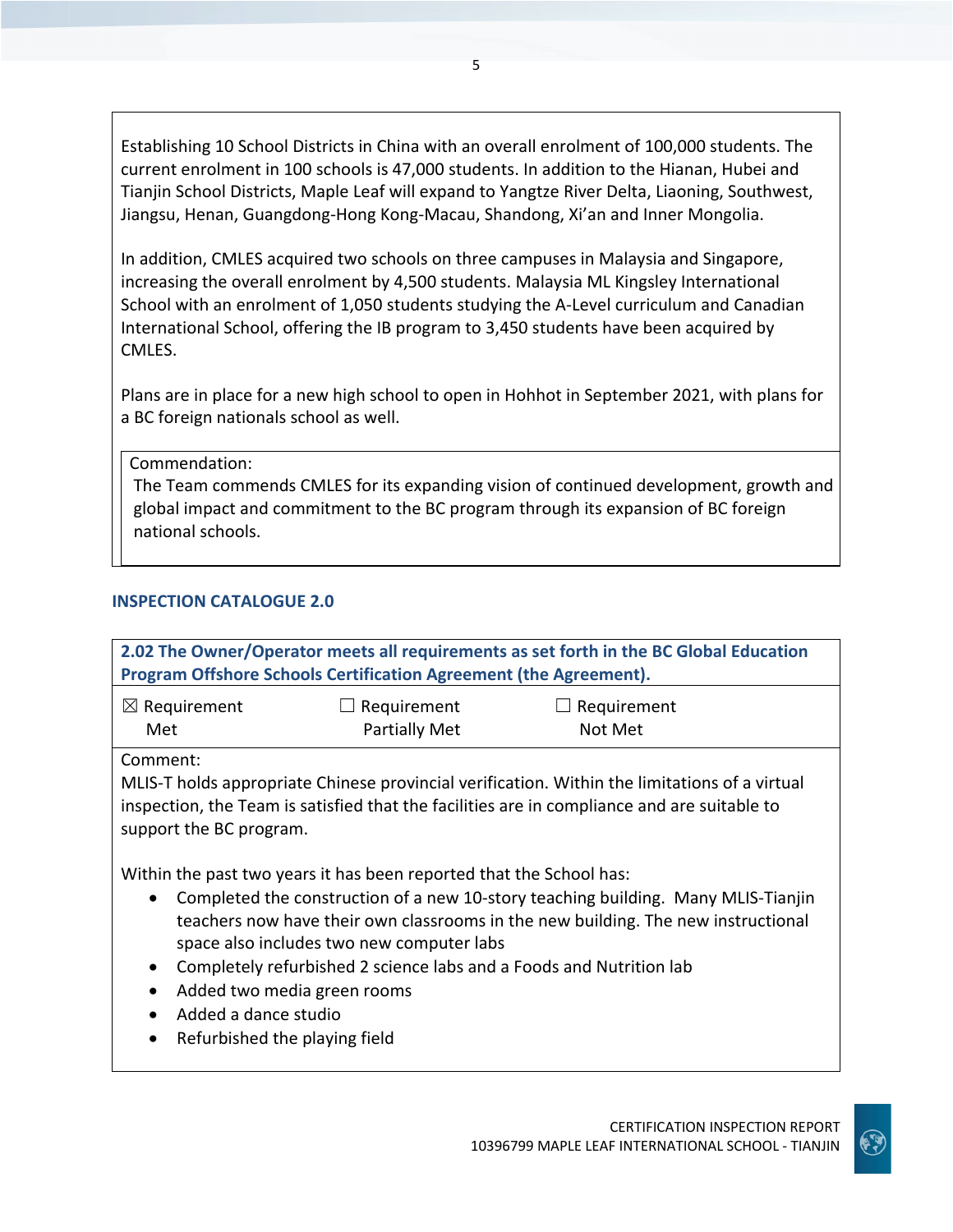Commendation:

The Team commends the School for its ongoing commitment to renovate current facilities and build additional facilities and learning spaces to support the BC Program.

| 2.03 The Owner/Operator has written approval from the appropriate government entity to<br>operate the offshore school, as outlined in section 5.03 of the Agreement.                                                                                                                                                                                                                                                                                                                                                                                          |                                            |                                                                                                                                                                             |  |  |
|---------------------------------------------------------------------------------------------------------------------------------------------------------------------------------------------------------------------------------------------------------------------------------------------------------------------------------------------------------------------------------------------------------------------------------------------------------------------------------------------------------------------------------------------------------------|--------------------------------------------|-----------------------------------------------------------------------------------------------------------------------------------------------------------------------------|--|--|
| $\boxtimes$ Requirement<br>Met                                                                                                                                                                                                                                                                                                                                                                                                                                                                                                                                | $\Box$ Requirement<br><b>Partially Met</b> | Requirement<br>Not Met                                                                                                                                                      |  |  |
| Comment:<br>Certification Agreement.                                                                                                                                                                                                                                                                                                                                                                                                                                                                                                                          |                                            | The Team confirms that the Owner/Operator has written approval from the appropriate<br>government entity to operate the offshore school, as outlined in section 5.03 of the |  |  |
| As reported, MLIS-Tianjin has written approval from the local government to operate a BC<br>graduation program that offers a dual credit diploma to graduates. Because of the sensitivity<br>to go back to authorities and ask for approval a second time after it has been granted, Maple<br>Leaf's letter of no objection is not in the format as outlined in the Agreement but it still<br>grants Maple Leaf the ability to provide the BC program to students in grade 10-12, even<br>though the BC program is now only serving grade 11 and 12 students. |                                            |                                                                                                                                                                             |  |  |
| The Team confirms that translation of government-approved documents were submitted<br>along with the School's Annual Report.                                                                                                                                                                                                                                                                                                                                                                                                                                  |                                            |                                                                                                                                                                             |  |  |
| Commendation:<br>the local government entity of Tianjin-TEDA.                                                                                                                                                                                                                                                                                                                                                                                                                                                                                                 |                                            | The Team commends the School for the positive relationships it has built and nurtured with                                                                                  |  |  |
|                                                                                                                                                                                                                                                                                                                                                                                                                                                                                                                                                               |                                            |                                                                                                                                                                             |  |  |
| 2.04-2.05 The School meets local building, safety and cafeteria codes and regulations. The<br>facilities are deemed to be suitable to support the BC program.                                                                                                                                                                                                                                                                                                                                                                                                 |                                            |                                                                                                                                                                             |  |  |
|                                                                                                                                                                                                                                                                                                                                                                                                                                                                                                                                                               |                                            |                                                                                                                                                                             |  |  |

| $\boxtimes$ Requirement | $\Box$ Requirement | $\Box$ Requirement |  |
|-------------------------|--------------------|--------------------|--|
| Met                     | Partially Met      | Not Met            |  |

Comment:

The Team reviewed translated copies of building and cafeteria inspections. All reports indicate that the School is in compliance with local regulations and authorities and facilities are suitable to support the BC program.

The Team was able to verify that inspection of the new teaching/classroom building was completed and required certifications appear to be in place.

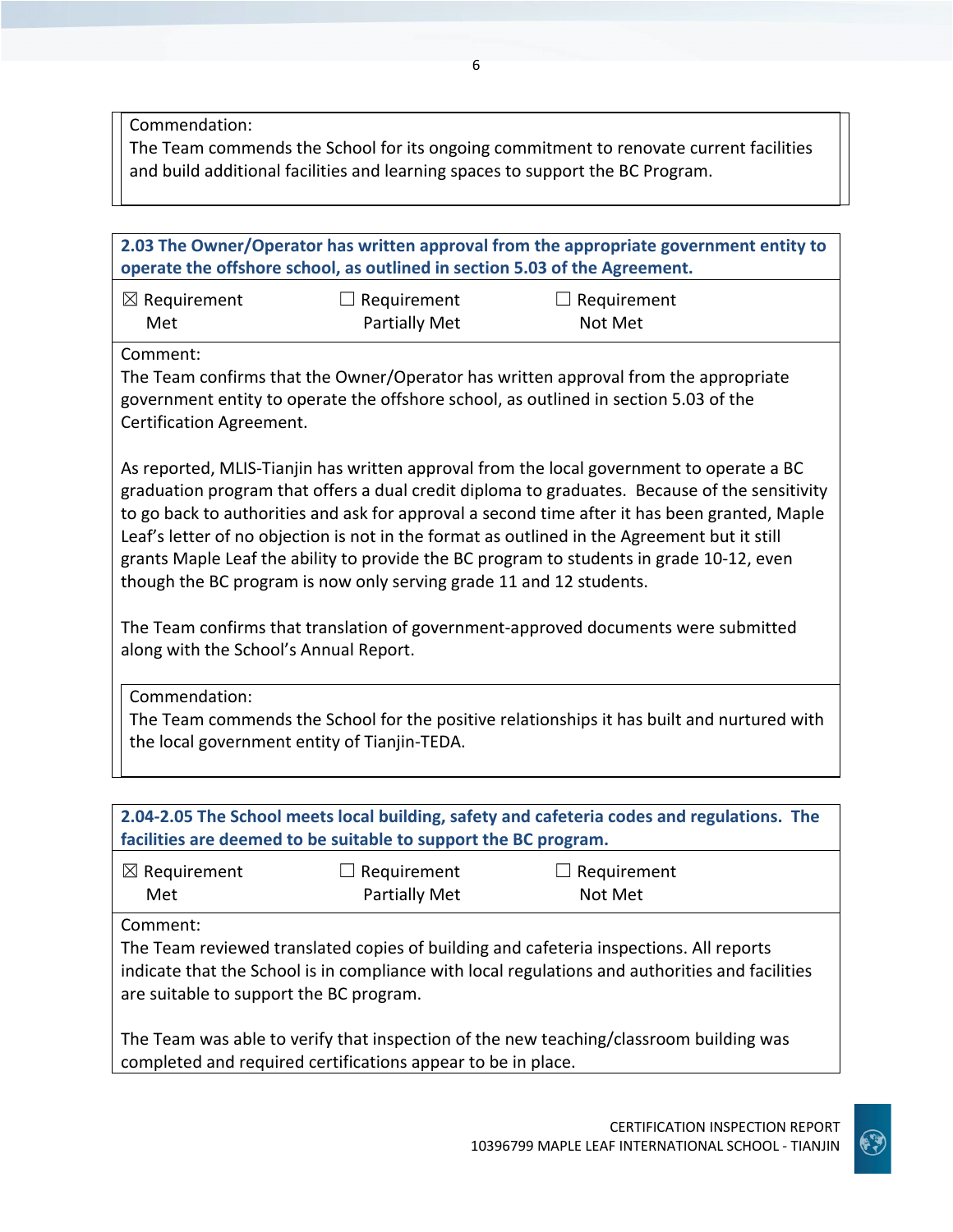All Maple Leaf schools are provided with policies to guide schools in dealing with emergency procedures, fire and earthquake plans. These are documented and outlined in the CMLES Handbook of Policies and Procedures, Section III, under Emergency Evacuation Procedures. Unplanned temporary closures are also covered, such as an electrical blackout procedure.

The School has implemented specific health and safety protocols due to the COVID-19 pandemic.

The Superintendent reported that CMLES continues to develop additional system-wide school emergency plans, protocols and guidelines reflective of the current realities of the COVID-19 global pandemic. These system-wide emergency plans, protocols and guidelines will then direct further specific plans at each Maple Leaf School, including MLIS-Tianjin. Local plans will continue to be vetted by the Offshore School Representative for accuracy and functionality.

Commendation:

The School is commended for its implementation of specific health and safety protocols due to the COVID-19 pandemic.

| 2.06 Offshore School Representative (OSR) - The Owner/Operator must appoint an<br>individual to act as offshore school representative. This individual must be confirmed by<br>the province and must meet all of the requirements set out in section 14 of the Agreement. |                                         |                                                                                   |  |  |
|---------------------------------------------------------------------------------------------------------------------------------------------------------------------------------------------------------------------------------------------------------------------------|-----------------------------------------|-----------------------------------------------------------------------------------|--|--|
| $\boxtimes$ Requirement<br>Met                                                                                                                                                                                                                                            | Requirement<br><b>Partially Met</b>     | Requirement<br>Not Met                                                            |  |  |
| Comment:<br>Maple Leaf has provided the MOE with a letter that the present OSR is permitted to remain<br>in his position until June 2023 when Maple Leaf transitions from the BC program to the ML<br>World School Program.                                               |                                         |                                                                                   |  |  |
| The OSR also acts as the Superintendent for ML Global Educational Systems as well as serves<br>on the CMLES Board of Directors as Executive Director.                                                                                                                     |                                         |                                                                                   |  |  |
| In the absence of the OSR, Maple Leaf authorizes the Superintendent of Schools and<br>Assistant Superintendent to act on behalf of China Maple Leaf Educational Systems (CMLES)<br>in the following capacities:                                                           |                                         |                                                                                   |  |  |
| $\overline{\phantom{a}}$                                                                                                                                                                                                                                                  | Dr. Sherman Jen to act for the company. | The Superintendent/Assistant Superintendent are appointed by the OSR and the CEO, |  |  |

The Superintendent is authorized to make binding decisions on behalf of Maple Leaf.

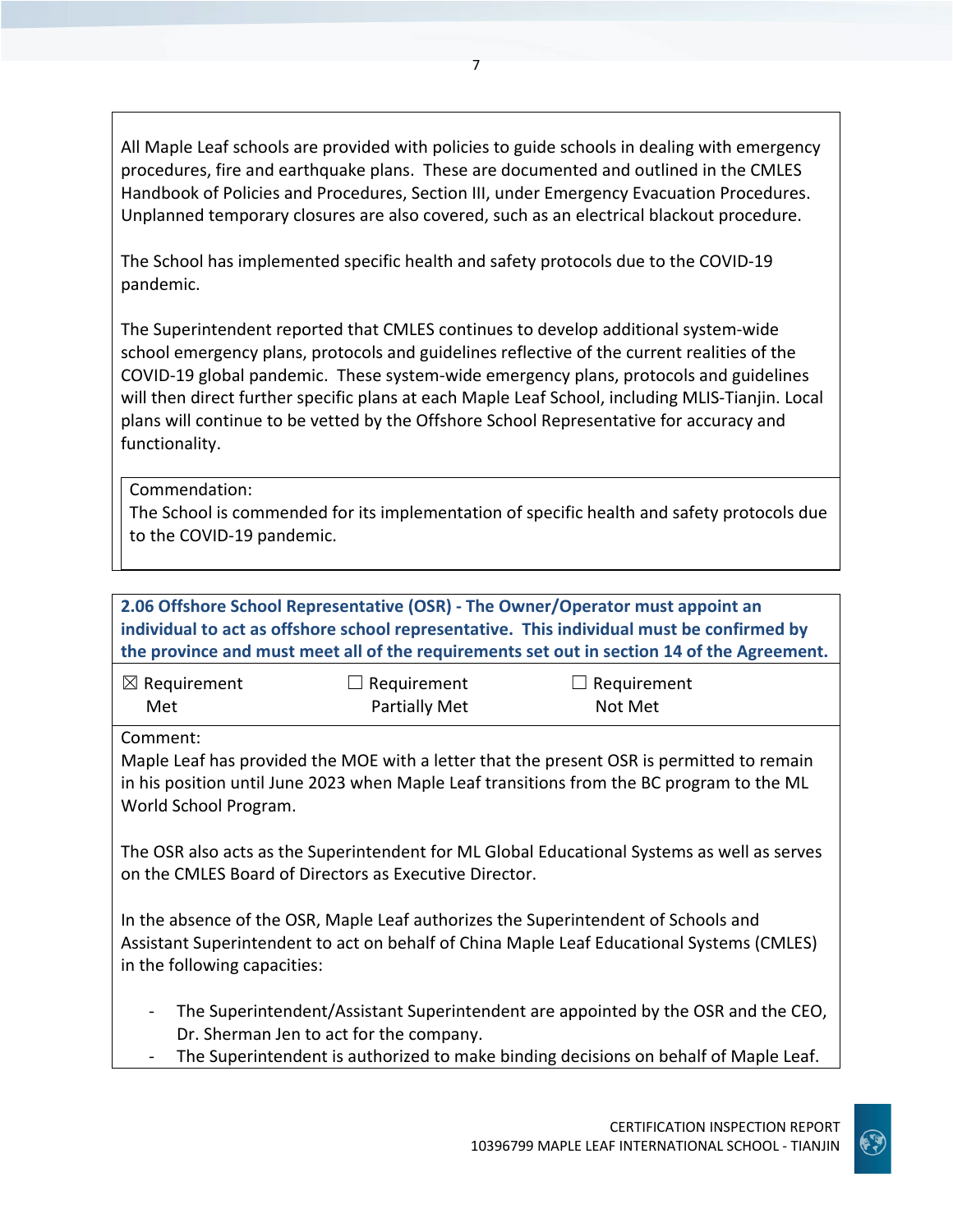- During the inspection process, the Superintendent/Assistant Superintendent act on behalf of the OSR in the following capacities:
	- o Act as the ownership liaison representative to the Inspection Team
	- $\circ$  Ensure compliance by the schools of the terms of the Offshore Certification Agreement
	- o Ensures that schools address the suggestions and requirements arising out of the inspection
	- o Supports and directs the administration of the school in delivering the BC Education Program
	- o Assists in teacher recruitment and hiring
	- $\circ$  Directs school administrative and support staff to assist new teachers with work permits, visas, accommodations, professional development and dispute resolution
	- $\circ$  Assists the OSR in the transfer to data as outlined in Schedule F that is required for the annual reports
	- $\circ$  Participates in and supports the inspection team in conducting the annual inspection.
	- $\circ$  Reports any school operational changes to the Ministry in a timely manner
	- o Hires principals and vice-principals for BC International Schools
	- o Determines staffing requirements for BC International schools
	- $\circ$  Adjudicates teacher professional conduct and informs the Commissioner for Teacher Regulation when a teacher has breached the BC standards for educators

Essentially, the Superintendent/Assistant Superintendent are the ML representatives on the ground in China who work in co-operation with the OSR is meeting BC Ministry policy and compliance issues that regulate the BC program in BC-certified offshore schools in China.

The Team confirms that the Offshore School Representative is aware of his/her obligation to report critical information relating to changes in the operation of the school or ownership structure that could significantly impact the school's operations.

#### Commendation:

The Team commends the OSR and Superintendent for the level of administrative and curricular support given to the School's leadership team, the administrative support staff and BC program teachers.

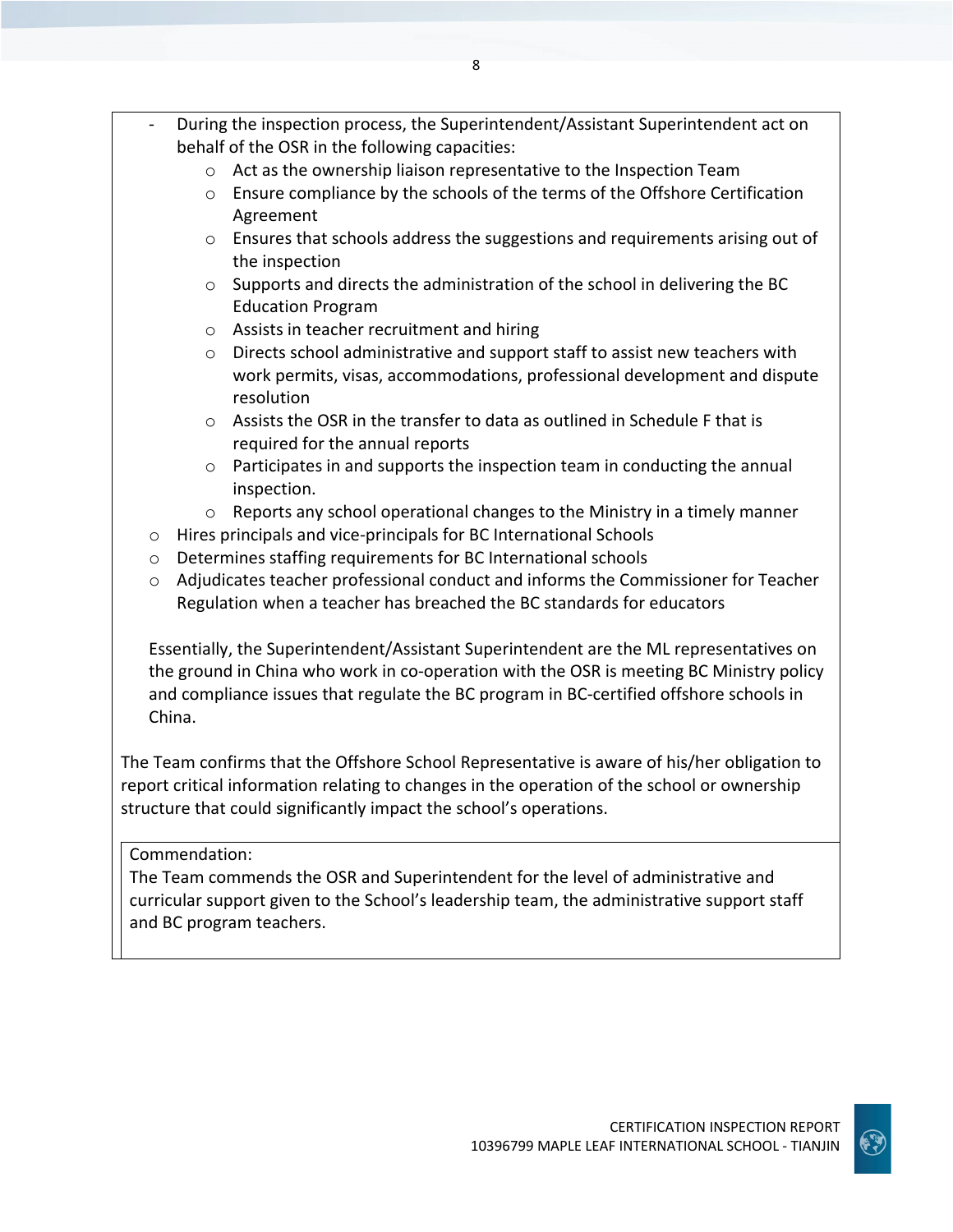|                                                                                                                                                                                                                                                                                                                                         |                                                                                     | 2.07 The Principal meets the requirements as outlined in section 2.07 of the inspection                                                                                                                                                                                                                                                                                           |  |
|-----------------------------------------------------------------------------------------------------------------------------------------------------------------------------------------------------------------------------------------------------------------------------------------------------------------------------------------|-------------------------------------------------------------------------------------|-----------------------------------------------------------------------------------------------------------------------------------------------------------------------------------------------------------------------------------------------------------------------------------------------------------------------------------------------------------------------------------|--|
| catalogue for offshore schools.                                                                                                                                                                                                                                                                                                         |                                                                                     |                                                                                                                                                                                                                                                                                                                                                                                   |  |
| $\boxtimes$ Requirement                                                                                                                                                                                                                                                                                                                 | Requirement                                                                         | $\Box$ Requirement                                                                                                                                                                                                                                                                                                                                                                |  |
| Met                                                                                                                                                                                                                                                                                                                                     | <b>Partially Met</b>                                                                | Not Met                                                                                                                                                                                                                                                                                                                                                                           |  |
| Comment:                                                                                                                                                                                                                                                                                                                                | quarantine he was able to be onsite at the School by the beginning of October 2020. | The School has a new administration team with a new principal coming to MLIS-Tianjin after<br>serving as a principal in Eastern Ontario for many years. The Principal was appointed in the<br>spring of 2020 and served remotely as principal for several months due to the international<br>travel restrictions resulting from the COVID-19 pandemic. However, following a 14day |  |
| The School applied for an exemption for the Principal of MLIS-Tianjin from the requirements<br>to have a minimum of three years of experience in a British Columbia public, independent or<br>offshore school and to hold a current and valid BC Certificate of Qualification or an<br>Independent School Teaching Certificate.         |                                                                                     |                                                                                                                                                                                                                                                                                                                                                                                   |  |
| above with four conditions.                                                                                                                                                                                                                                                                                                             |                                                                                     | The Team confirms that the Ministry approved the request to exempt the Principal from the                                                                                                                                                                                                                                                                                         |  |
| The Principal's job description is comprehensive, outlining all elements required in the<br>Agreement. He is supported by a returning VP and a new VP/Registrar who was previously<br>employed at MLIS-Tianjin as an academic advisor. Two educational coordinators and two<br>new academic advisors also serve on the leadership team. |                                                                                     |                                                                                                                                                                                                                                                                                                                                                                                   |  |
|                                                                                                                                                                                                                                                                                                                                         | English 11, English 12, Math, PE, Science, and Social Studies.                      | In addition, the Leadership team is supported by department heads in ADST, Business/IT,                                                                                                                                                                                                                                                                                           |  |
| Commendation:<br>vice principals within the school system.                                                                                                                                                                                                                                                                              |                                                                                     | The Team commends the School and Principal for developing a strong culture of leadership<br>development as evidenced by the role of department heads, educational coordinators, and                                                                                                                                                                                               |  |
|                                                                                                                                                                                                                                                                                                                                         |                                                                                     |                                                                                                                                                                                                                                                                                                                                                                                   |  |
|                                                                                                                                                                                                                                                                                                                                         | of the inspection catalogue for offshore schools.                                   | 2.08 The School meets the administrative support requirements as outlined in section 2.08                                                                                                                                                                                                                                                                                         |  |
| $\boxtimes$ Requirement<br>Met                                                                                                                                                                                                                                                                                                          | Requirement<br><b>Partially Met</b>                                                 | Requirement<br>Not Met                                                                                                                                                                                                                                                                                                                                                            |  |
| Comment:                                                                                                                                                                                                                                                                                                                                |                                                                                     |                                                                                                                                                                                                                                                                                                                                                                                   |  |

9

The Team confirms that two VPs are responsible for day-to-day discipline issues, meetings with students and parents and supporting the principal with various tasks. The School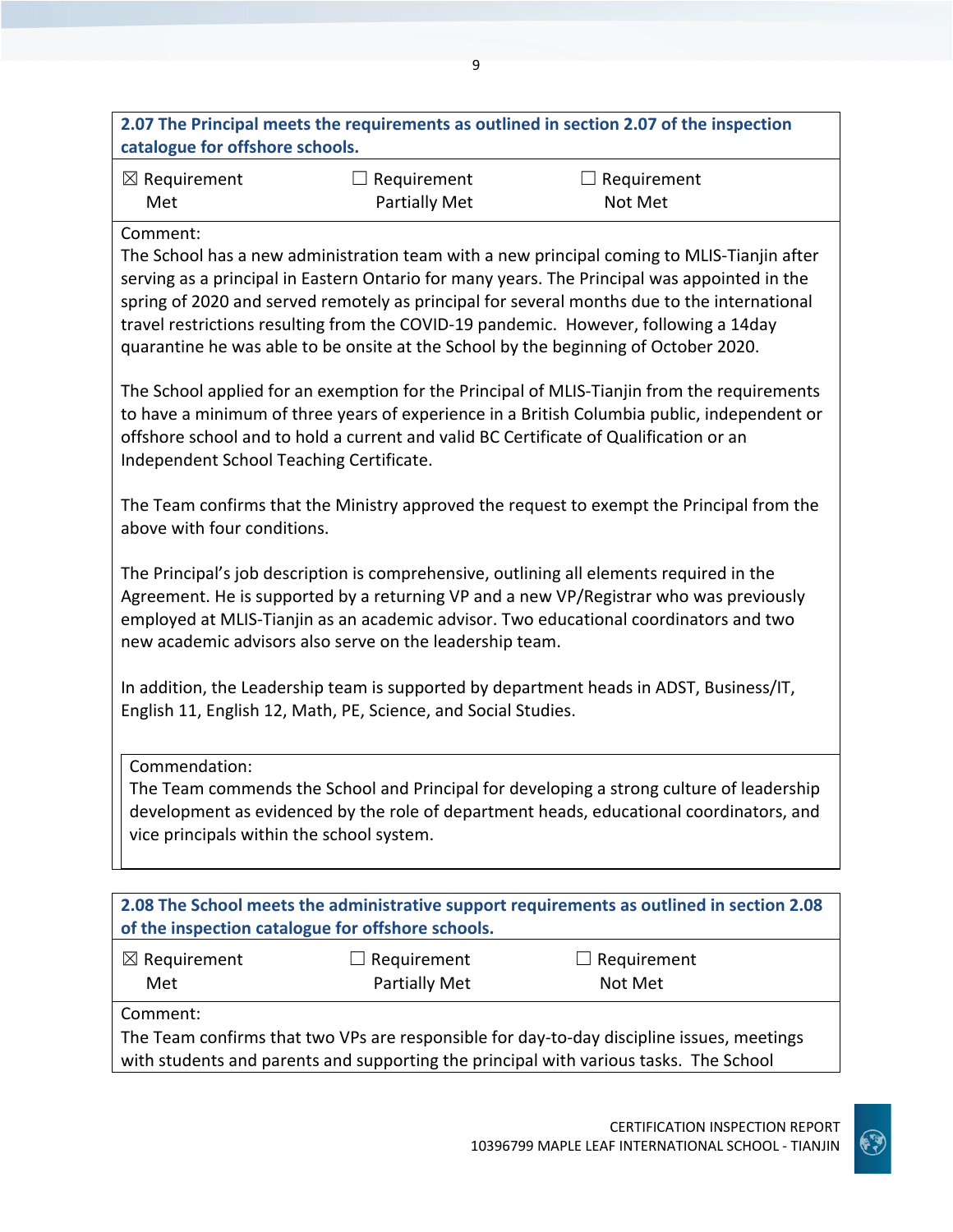employs two education coordinators, who work closely with the Chinese counsellors. These counsellors make connections regarding attendance and school rules issues and work closely with the VPs.

The School employs two secretaries that work with the administration team—the BC secretary for the Principal provides translation support along with clerical support for the Principal & VPs. The other BC secretary works with the rest of the BC teaching staff.

Support includes procuring supplies, organizing transcripts and providing translation for teachers as needed. In addition, the School employs two additional secretaries in the Foreign Affairs Office that also work closely with the leadership team regarding new hires and finance. Their tasks include such things as assisting teachers in obtaining an annual visa update, medical exams, and such things as supporting staff regarding obtaining housing, banking, phone sim cards etc.

The School's admissions staff is part of the Chinese staff, working closely with the principals' office, and the Registrar.

#### Commendation:

The Team commends the administrative support staff for their tremendous support to the BC Principal, vice-principals, and BC program teachers. Their efforts and willingness to 'go the extra mile' in support of others has only been made even more evident by the crisis brought on by the COVID-19 pandemic.

**2.09 The School meets the Student Record requirements as outlined in section 2.09 of the Inspection Catalogue for offshore schools.**

| $\Box$ Requirement | $\boxtimes$ Requirement | $\Box$ Requirement |
|--------------------|-------------------------|--------------------|
| Met                | <b>Partially Met</b>    | Not Met            |

Comment:

Considering the limitations of a virtual inspection, the Team relied on previous inspection reports to confirm that student records are securely stored in filing cabinets in the Records Room. In addition, each student had a Permanent Student Record (PSR) card showing the Personal Education Number (PEN), school and attendance record and historical achievement records by grade/year. The file also contained the student's report cards and English language assessment, as well as Chinese policies and letters.

The Team was unable to confirm that all student and parent consent forms have been updated based on the Ministry guidelines for the 2020/21 school year.

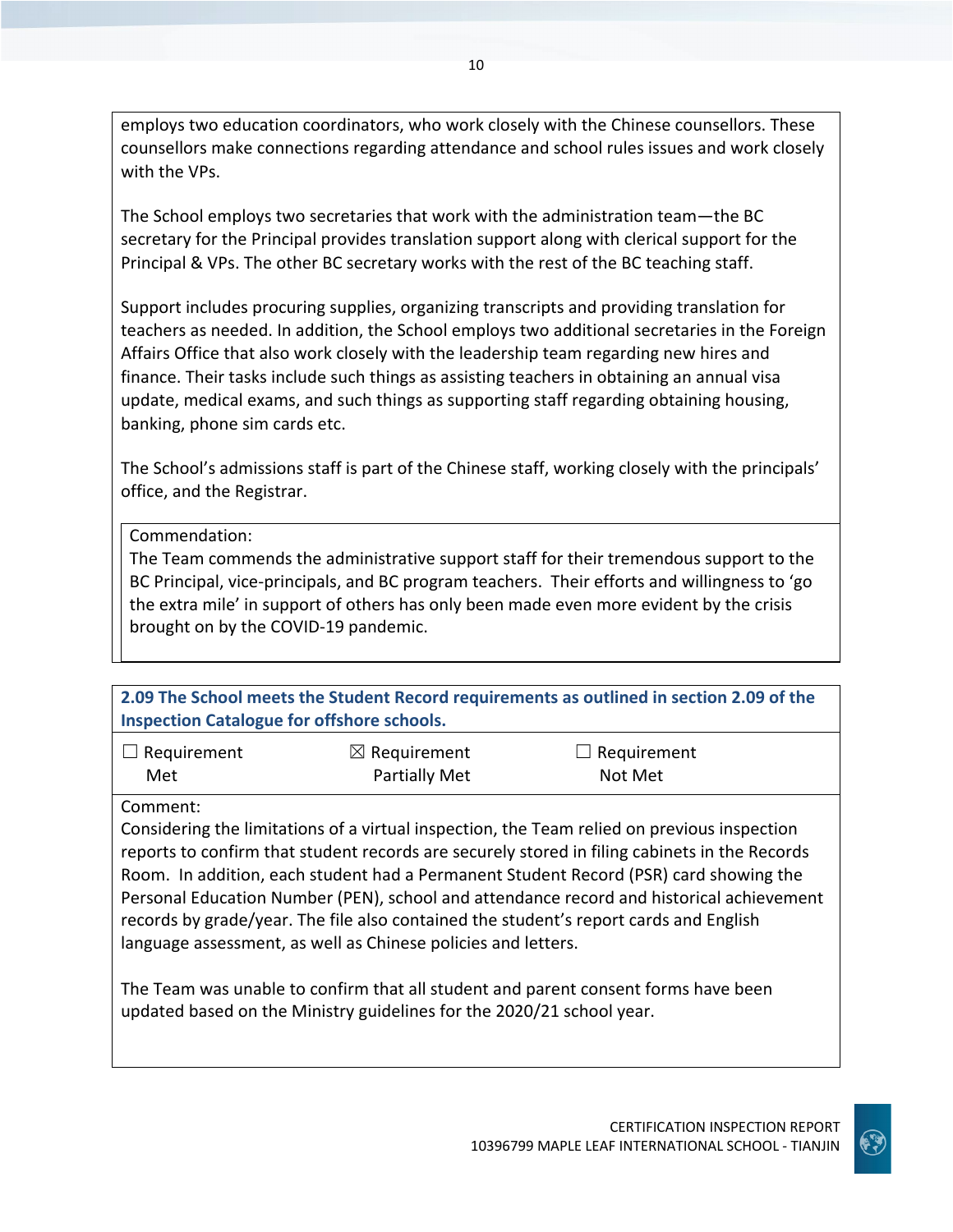Requirement:

The School must confirm that all student and parent consent forms have been updated based on the Ministry guidelines for the 2020-21 school year.

|                                                                                                                                    | 2.10-2.18 of the inspection catalogue for offshore schools.             | 2.10-2.18 The School meets the teacher certification requirements as outlined in sections                                                                                                                                                                                                                                                                                                                                                                              |  |
|------------------------------------------------------------------------------------------------------------------------------------|-------------------------------------------------------------------------|------------------------------------------------------------------------------------------------------------------------------------------------------------------------------------------------------------------------------------------------------------------------------------------------------------------------------------------------------------------------------------------------------------------------------------------------------------------------|--|
| $\Box$ Requirement<br>Met                                                                                                          | $\boxtimes$ Requirement<br><b>Partially Met</b>                         | Requirement<br>Not Met                                                                                                                                                                                                                                                                                                                                                                                                                                                 |  |
| Comment:                                                                                                                           | TCB with the documents needed to apply for the COQ or ISSR certificate. | Most of new teachers hired are in the process of applying for either a Certificate of<br>Qualification (COQ) or an Independent School and Subject Restricted (ISSR) certificate. Due<br>to COVID-19 restrictions, a number of teachers who are 'caught' behind border closures,<br>university office closures and documentation accessibility issues, are struggling to provide the                                                                                    |  |
| <b>Education Branch.</b>                                                                                                           |                                                                         | It was reported that currently 11 teachers who are applying for a COQ or an ISSR certificate<br>possess a Letter of Exemption (LOE) issued by the Independent Schools and International                                                                                                                                                                                                                                                                                |  |
|                                                                                                                                    |                                                                         | At the time of the inspection 3 BC program teachers' certification remains in process. The<br>Team encourages the School apply for a second Letter of Exemption for these teachers.                                                                                                                                                                                                                                                                                    |  |
| One teacher was terminated last year due to unprofessional conduct and was reported to the<br>Commissioner for Teacher Regulation. |                                                                         |                                                                                                                                                                                                                                                                                                                                                                                                                                                                        |  |
|                                                                                                                                    | current certification under the Ministry of Education.                  | The Team confirms that all authorized persons under the Agreement possess valid and                                                                                                                                                                                                                                                                                                                                                                                    |  |
|                                                                                                                                    | 2.19 of the inspection catalogue for offshore schools.                  | 2.19 The School meets the requirements for curriculum implementation outlined in section                                                                                                                                                                                                                                                                                                                                                                               |  |
| $\boxtimes$ Requirement<br>Met                                                                                                     | Requirement<br><b>Partially Met</b>                                     | Requirement<br>Not Met                                                                                                                                                                                                                                                                                                                                                                                                                                                 |  |
| Comment:                                                                                                                           |                                                                         | The Team acknowledges that the School has worked hard over the last year to fully<br>implement the new grade 11 and 12 BC curriculum. There is evidence of the Big Ideas and<br>First Peoples Principles of Learning woven into the curriculum. There is also evidence that the<br>School has devoted a large part of their professional development to learning about and<br>implementing strategies to support student success in the new curriculum. Under the MOE- |  |

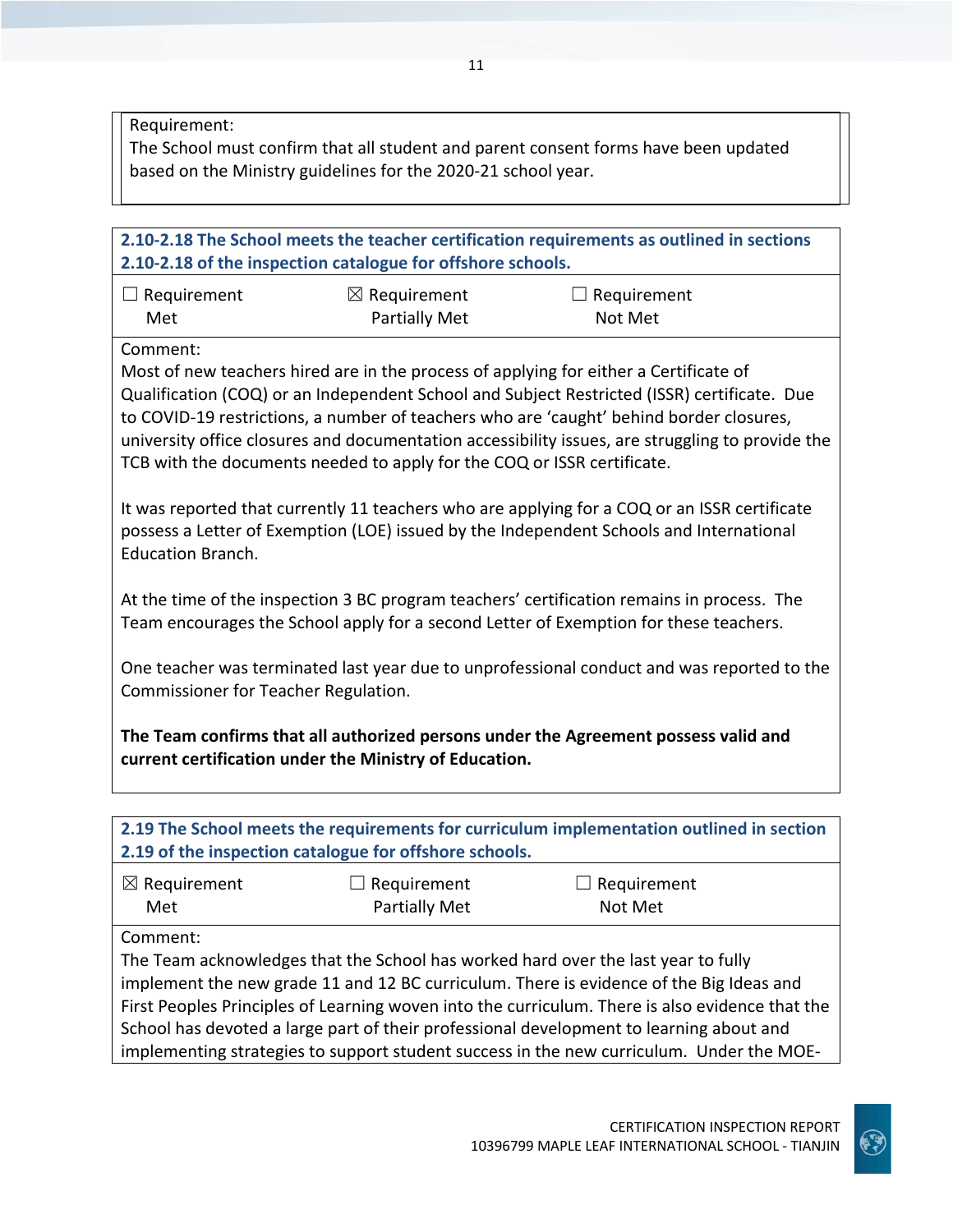Maple Leaf Transition strategy, grade 10 students are currently enrolled in the ML World School Program, grade 11's will follow in 2021/2022 with the first graduates of the ML World School program take place in 2022/2023.

The MLIS Assistant Superintendent of Curriculum and Professional Development, together with the system coordinators and department heads in each of the core curricular subjects have worked collaboratively to ensure that teachers are familiar with the new BC curriculum and the pedagogical shifts that accompany the new curriculum. The full graduation program was implemented in 2019/2020, with all teaching and learning happening online during the second semester.

## Commendation:

Given the landscape of online and face-to-face opportunities that have plagued the educational scene since the outbreak of the COVID-19 pandemic, the Team commends the School for their vigorous and effective approach to professional development around the redesigned curriculum, the swift implementation of the "*Canvas*" platform to support their students and the continued professional atmosphere created by the leadership team.

| 2.20 The School meets the requirements for English language assessment and acquisition |
|----------------------------------------------------------------------------------------|
| as outlined in section 2.20 of the inspection catalogue for offshore schools.          |

| $\boxtimes$ Requirement | $\Box$ Requirement   | $\Box$ Requirement |
|-------------------------|----------------------|--------------------|
| Met                     | <b>Partially Met</b> | Not Met            |

#### Comment:

The Team confirms that the School meets the requirements for English language assessment and acquisition. The Principal is responsible for administering, managing and making final decisions on student admission and assessment of English language skills. The assessment is comprehensive in nature consisting of an oral interview and reading, listening and speaking components. Students are then enrolled in a graduated system for entry into the BC program, consisting of a Foundations program, Bridging program or direct entry in the BC program.

*S*tudents are supported in their English language learning in a number of ways:

- Key teaching strategies shared by ELL staff at staff meetings
- School-wide encouragement of spoken English through a "Speak English Wednesday" initiative in the school.
- Students that might need more support in academic studies are offered help in the "Success Center".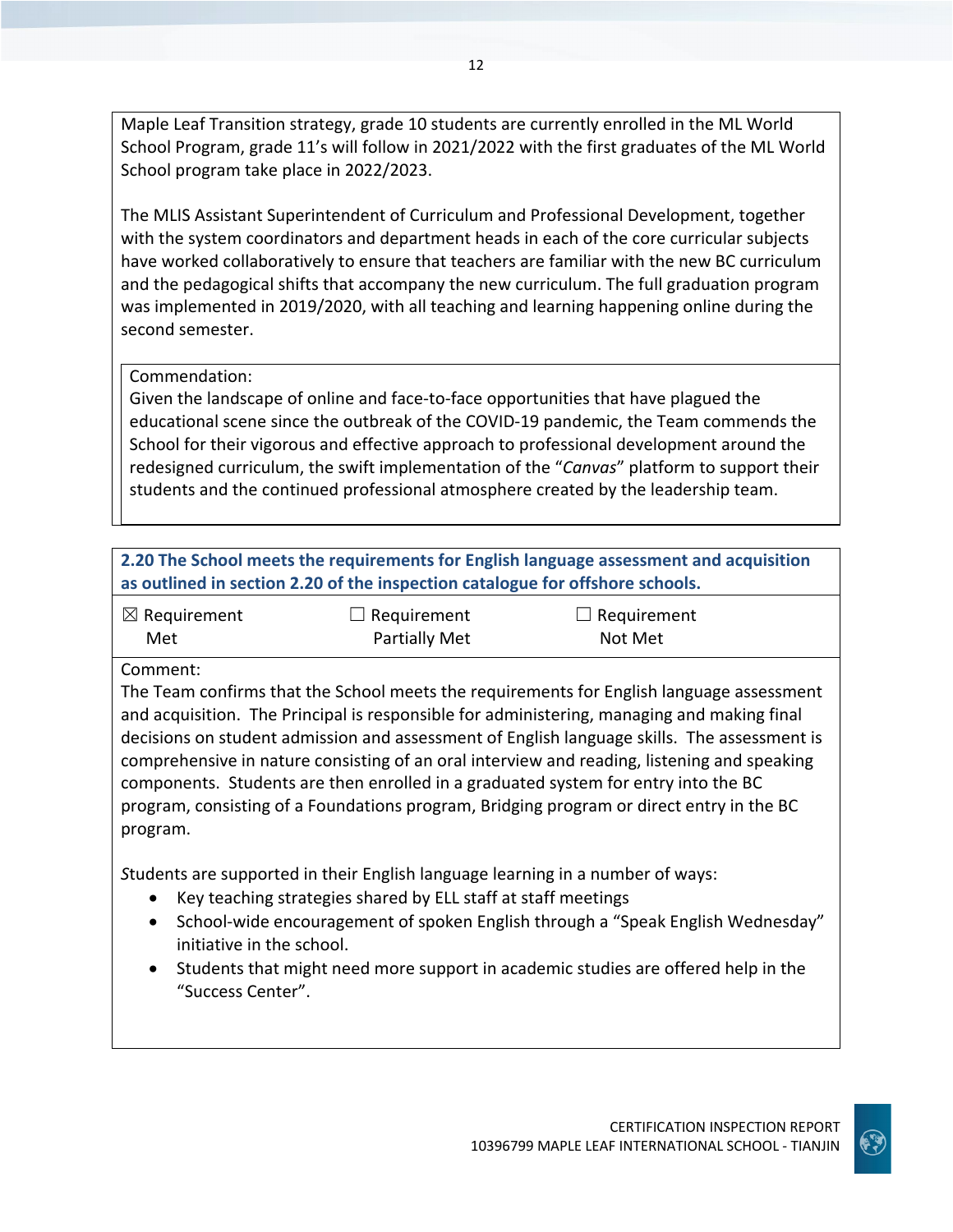Commendation:

The Team commends the ELL resources of 10 staff, combined with the use of detailed rubrics and assessments to assist with student placement into the correct pathway into the BC program. This shows a high level of commitment to English language acquisition.

**2.21(a-e) The School meets the course credit requirements (equivalency, challenge, exemptions and BAA courses) as outlined in section 2.21 (a-e) of the inspection catalogue for offshore schools.**

| $\boxtimes$ Requirement | $\Box$ Requirement | $\Box$ Requirement |
|-------------------------|--------------------|--------------------|
| Met                     | Partially Met      | Not Met            |

Comment:

The School follows procedures and maintains records that align with the International Student Graduation Credit Policy. The School offers one BAA course: Psychology 12. The course documentation has been updated by CMLES to reflect the redesigned curricular framework and have the appropriate Ministry approvals.

The following courses fall under the exempt course category to support the acquisition of a Dual Chinese / BC Dogwood Diploma.

-Chinese Social Studies 11 (YSSC11), 12 (YSSC12)

-Chinese Mandarin 11 (Man 11), 12 (Man 12)

**2.21(f-g) The School meets the course overview/course planning requirements as outlined in Schedule B Part I, 2. (e) of the Agreement; namely, that all BC program courses offered in the School meet or exceed the ministry learning outcomes/learning standards identified in the educational program guides for each course.**

| $\boxtimes$ Requirement | $\Box$ Requirement   | $\Box$ Requirement |
|-------------------------|----------------------|--------------------|
| Met                     | <b>Partially Met</b> | Not Met            |

Comment:

Course overviews are developed centrally through CMLES and ensure consistency throughout the teaching staff. The student learning experiences, and assessment practices outlined in the documents are congruent with the foundational principles of the new curriculum.

Accommodations to support English language learners have also been implemented in the curriculum, and a phased-in entry into the BC program is in place to help students develop the language skills to be successful. Those struggling students have access to a 'Success Room' (Learning Resource Center) to work on enhancing their skills.

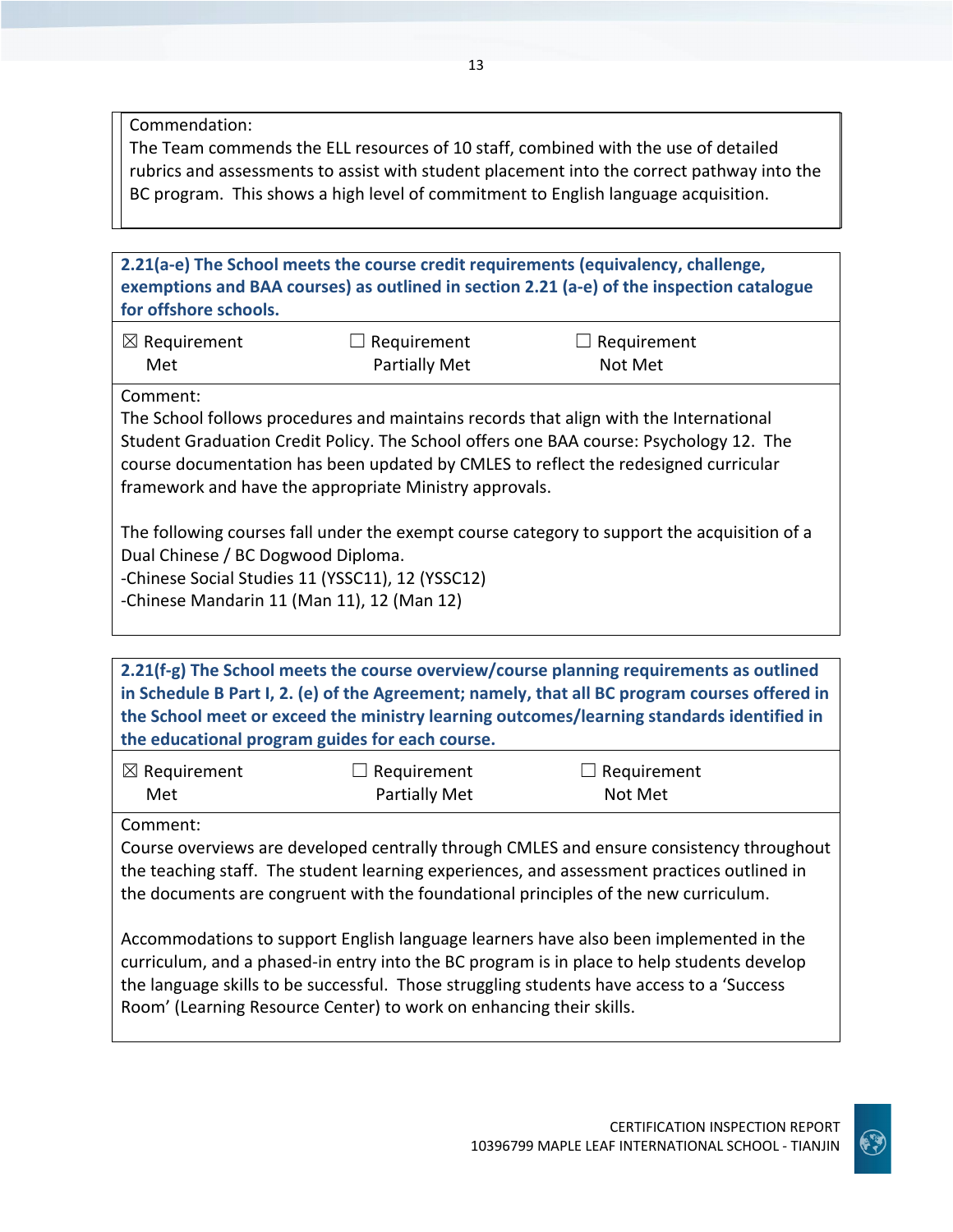Maple Leaf hires teachers from US, UK, Ireland, Australia, New Zealand and South Africa, where the teaching methodologies are more teacher directed. Therefore, department heads and system coordinators have been very helpful in transitioning teaching methodologies to support inquiry-based learning within the new BC graduation program. In summary, the implementation of the redesigned curriculum has progressed smoothly, largely due to the structured support offered by Maple Leaf System coordinators, curriculum writers and oversight by the head office by the Assistant Superintendent of Curriculum and Professional Development.

There are a limited number of staff currently at the School due to the COVID-19 pandemic with other teachers teaching remotely from other countries throughout the world (Canada, Ghana, Jamaica, South Africa, etc.). Therefore, a significant focus of the administrative team has been to continue to connect teachers with their department heads in discussions related to instructional strategies and assessment pertaining to aspects of the redesigned curriculum.

Commendation:

The leadership team along with their support staff are commended for modelling and tirelessly providing support for the whole staff during a difficult time. They have created an environment where staff feel connected to the School even though several teachers are still teaching remotely from their country of origin.

**2.22 The School meets the instructional time allotment requirements as outlined in section 4.5 of the inspection catalogue for offshore schools, including the requirements set out in sections 1.1 to 6, with the exception of s. 4(5)(b), 4 (6), 5 (8)(a) and (d) and s. 5.3 of Ministerial Order 41/91, the Educational Standards Order, enacted under the Independent School Act.**

| $\boxtimes$ Requirement | $\Box$ Requirement   | $\Box$ Requirement |  |
|-------------------------|----------------------|--------------------|--|
| Met                     | <b>Partially Met</b> | Not Met            |  |

## Comment:

At MLIS- Tianjin, each course consists of the following approximate lengths:

- 1 Term =  $45$  days
- 1 Semester = 90 days
- Linear = 180 days. The minimum number of instructional hours for a 4-credit course is 100.

The school day provides for 6.2 hours of instruction per day, totalling 1116 hours per year, exceeding the Ministry requirement of 850 hours. The reason for this is to allow sufficient time to fully cover all curricular and core competencies of the course in the English language.

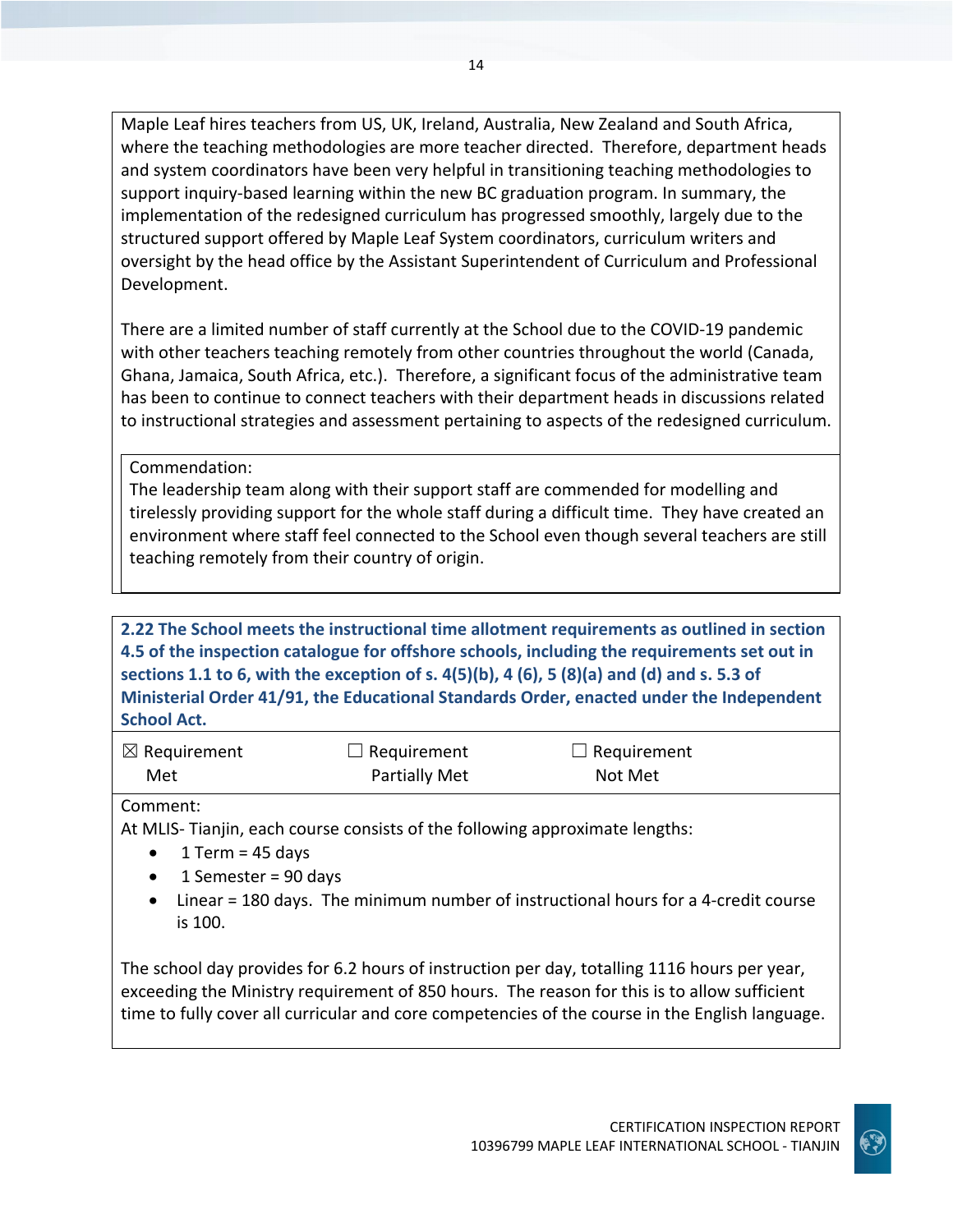| 2.23 The School meets the assessment methods requirements as outlined in section 2.23 of |
|------------------------------------------------------------------------------------------|
| the inspection catalogue for offshore schools.                                           |

| $\boxtimes$ Requirement | $\Box$ Requirement   | $\Box$ Requirement |  |
|-------------------------|----------------------|--------------------|--|
| Met                     | <b>Partially Met</b> | Not Met            |  |

#### Comment:

This year all CMLES schools have renamed the mid-term week "Assessment Week", rather than "Exam Week". This was done recognizing that by holding an exam week, the School creates the expectation that teachers use only exams as a mid-term assessment. By changing the focus to "Assessment Week", the leadership team encourages teachers to choose a variety of assessment strategies, not only written exams.

The Team confirms that the School meets the requirement for assessment methods. Departments ensure consistent evaluation through some shared marking. The use of rubrics is evident, and the use of BC Performance Standards is encouraged. There is evidence that a variety of formative and summative assessment strategies are used to inform students about their learning and to help guide instruction for teachers. Students are able to re-submit work - departments have developed procedures for students to be reassessed and otherwise demonstrate their achievement of learning while reflecting on the learning process. The teachers use a variety of authentic assessment tools including projects and presentations and labs.

The Team review the Ministry of Education Inspection Data Report with the English department.

## Commendation:

The Team commends the Social Studies department for their lead on team marking and calibrating activities they are involved in. Teachers across all departments are exploring deeper learning in the area of assessment and are asking the right questions regarding improving their assessment practices.

| 2.24 The School meets the learning resources requirements as outlined in section 2.24 of<br>the inspection catalogue for offshore schools.                                                                                                                |                    |                    |  |
|-----------------------------------------------------------------------------------------------------------------------------------------------------------------------------------------------------------------------------------------------------------|--------------------|--------------------|--|
| $\boxtimes$ Requirement                                                                                                                                                                                                                                   | $\Box$ Requirement | $\Box$ Requirement |  |
| Met                                                                                                                                                                                                                                                       | Partially Met      | Not Met            |  |
| Comment:                                                                                                                                                                                                                                                  |                    |                    |  |
| Two Science labs have been recently renovated and upgraded with sufficient resources to<br>support the grade 11-12 students. The purchase of online library resource (ProQuest:<br>Canadian Curriculum Edition E-Library) also support in-class research. |                    |                    |  |
|                                                                                                                                                                                                                                                           |                    |                    |  |

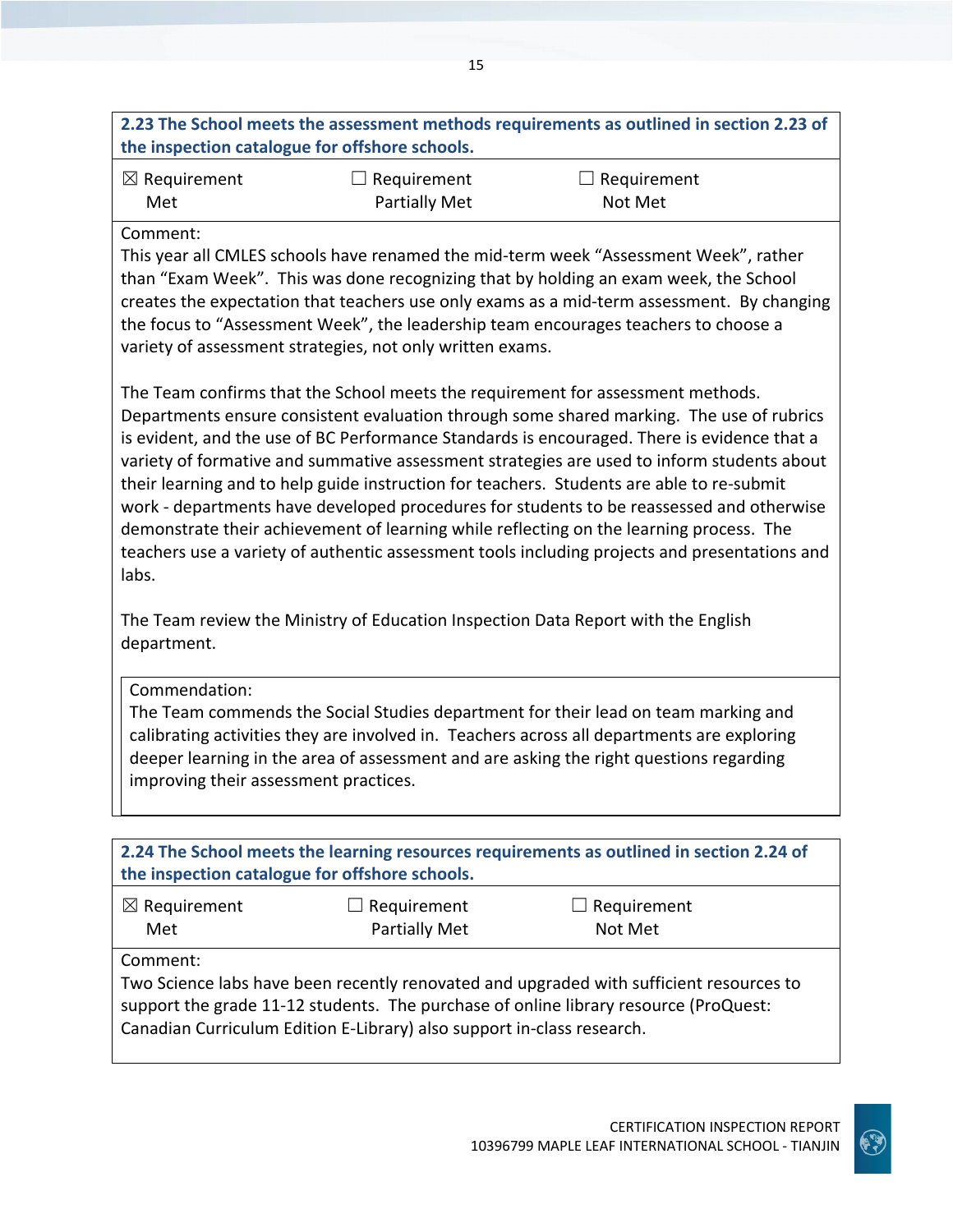The School has a 400 Mbps bandwidth to support online learning.

There is also a clear policy in place to ensure all learning resources used in the School are approved by either the assistant superintendent if purchased from head office, or the BC Principal if purchase locally.

**2.25 The School meets the student progress report requirements as outlined in section 2.25 of the inspection catalogue for offshore schools.**

| $\boxtimes$ Requirement | $\Box$ Requirement   | $\Box$ Requirement |
|-------------------------|----------------------|--------------------|
| Met                     | <b>Partially Met</b> | Not Met            |

Comment:

The School uses *PowerSchool* as its marks gathering and report card generator. Progress is reported to parents through this program and parents are updated on student progress by teachers through email.

The School utilizes six reporting periods, four formal reports and two interim reports. Transcript evidence confirms the addition of the Numeracy and Literacy assessment results on the report card. The report card complies with the program requirements as outlined in Schedule C of the Agreement.

Student self-assessments on the core competencies are reported on the final report card of the year.

| 2.26 The School meets the parent/student handbook requirements as outlined in section<br>2.26 of the inspection catalogue for offshore schools. |                                     |                               |  |  |
|-------------------------------------------------------------------------------------------------------------------------------------------------|-------------------------------------|-------------------------------|--|--|
| $\boxtimes$ Requirement<br>Met                                                                                                                  | $\Box$ Requirement<br>Partially Met | $\Box$ Requirement<br>Not Met |  |  |
|                                                                                                                                                 |                                     |                               |  |  |

Comment:

The Team reviewed the School's updated 2020/21 parent/student handbook. A Chinese translation of the 53-page handbook follows the English version, section by section for easy reference in both languages. Currently the handbook references grades 10-12, making little to no distinction between the ML World Curriculum (current grade 10's) and the BC curriculum.

The handbook contains appropriate information for students and their parents on such topics as the vision, mission and beliefs of CMLES, the curricular programs for the BC graduation program grades 10-12, the ESL Pathways (Foundations and Bridging program), assessment,

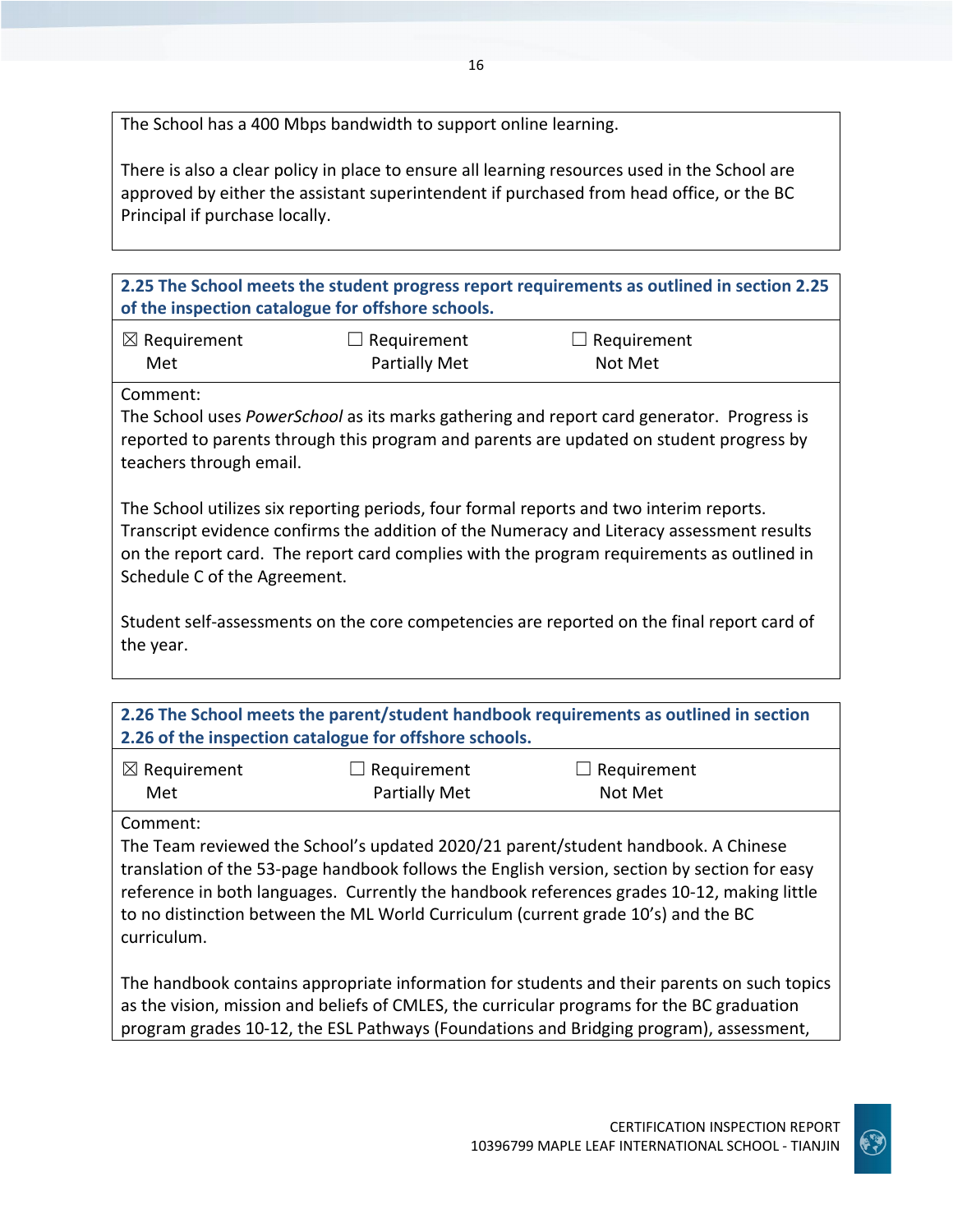the School's schedule / timetable, and a number of school policies that directly impact students and their parents.

These include such items as Student Behavior Policy, Attendance and Lates, Appeal Process, Wi-Fi and Laptop Student use, Course Drop & Course Change, Academic Advising, Summer School Program and Student Athletic Code of Conduct.

In short, the MLIS-T parent/student handbook is relevant, informative and very helpful for parents and students alike.

Commendation:

The Team commends the School for developing a parent/student handbook that is relevant, informative and helpful for parents and students alike.

| 2.27 The School meets the teacher handbook requirements as outlined in section 2.27 of<br>the inspection catalogue for offshore schools.                                                                                                                              |                                       |                                                                                  |  |  |
|-----------------------------------------------------------------------------------------------------------------------------------------------------------------------------------------------------------------------------------------------------------------------|---------------------------------------|----------------------------------------------------------------------------------|--|--|
| $\boxtimes$ Requirement                                                                                                                                                                                                                                               | $\Box$ Requirement                    | $\Box$ Requirement                                                               |  |  |
| Met                                                                                                                                                                                                                                                                   | <b>Partially Met</b>                  | Not Met                                                                          |  |  |
| Comment:                                                                                                                                                                                                                                                              |                                       |                                                                                  |  |  |
| The Team reviewed the School's updated 2020/21 teacher handbook. The extensive<br>handbook contains detailed information required by teachers to help them understand their<br>unique roles and responsibilities as professional teachers with the BC Offshore School |                                       |                                                                                  |  |  |
| Program in China.                                                                                                                                                                                                                                                     |                                       |                                                                                  |  |  |
| Topics covered within the Handbook include such items as:                                                                                                                                                                                                             |                                       |                                                                                  |  |  |
|                                                                                                                                                                                                                                                                       |                                       | Section I: Maple Leaf International High School System Calendar for Year 2020/21 |  |  |
| <b>Section II: Student Matters</b>                                                                                                                                                                                                                                    |                                       |                                                                                  |  |  |
| Section III: Student Safety                                                                                                                                                                                                                                           |                                       |                                                                                  |  |  |
| Section IV: Professional Conduct                                                                                                                                                                                                                                      |                                       |                                                                                  |  |  |
|                                                                                                                                                                                                                                                                       | Section V: Performance Management     |                                                                                  |  |  |
| Section VI: Payroll Administration and School Budgeting                                                                                                                                                                                                               |                                       |                                                                                  |  |  |
| Section VII: Hours of Work                                                                                                                                                                                                                                            |                                       |                                                                                  |  |  |
| Section VIII: Employee benefits                                                                                                                                                                                                                                       |                                       |                                                                                  |  |  |
| Section IX: Conditions of Employment                                                                                                                                                                                                                                  |                                       |                                                                                  |  |  |
| Section X: Communications                                                                                                                                                                                                                                             |                                       |                                                                                  |  |  |
| Section XI: Employment Separation                                                                                                                                                                                                                                     |                                       |                                                                                  |  |  |
| Appendices                                                                                                                                                                                                                                                            |                                       |                                                                                  |  |  |
| APPENDIX 1 - Teacher Recruitment                                                                                                                                                                                                                                      |                                       |                                                                                  |  |  |
|                                                                                                                                                                                                                                                                       | <b>APPENDIX 2 - Required HR Forms</b> |                                                                                  |  |  |
| <b>APPENDIX 3 - Student Safety Instructions for Extracurricular Activities</b>                                                                                                                                                                                        |                                       |                                                                                  |  |  |

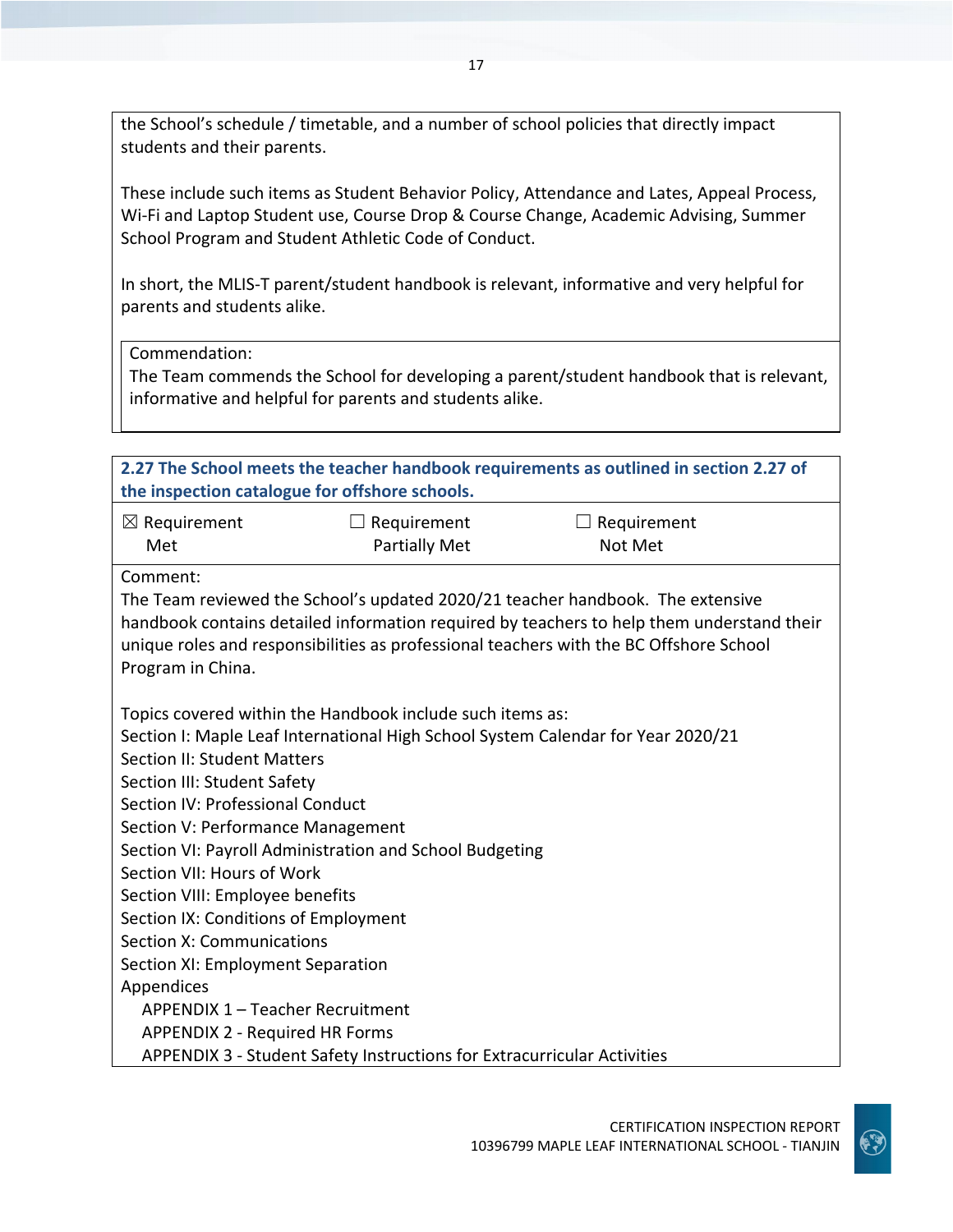APPENDIX 4 - Employee Travel and Reimbursement Policy APPENDIX 5 - Field Trip Forms APPENDIX 6- Foundations, Bridging, and Full BC Program Requirements

In summary, the Staff Handbook is clear, extensive, and informative.

Commendation:

The Team commends the School for the development of a clear, extensive, and informative staff handbook.

# **2.28 The School meets the distributed learning requirements as outlined in section 18 of the Agreement and section 2.28 of the inspection catalogue for offshore schools.**

| $\boxtimes$ Requirement | $\Box$ Requirement | $\Box$ Requirement | $\Box$ Not |
|-------------------------|--------------------|--------------------|------------|
| Met                     | Partially Met      | Not Met            | Applicable |

Comment:

The School provides the opportunity for students to take the following courses via Distributed Learning this semester:

| Anatomy and Physiology 12               | (3 students)  |
|-----------------------------------------|---------------|
| Chemistry 11                            | (9 students)  |
| CLE                                     | (19 students) |
| Fashion Industry 12                     | (1 student)   |
| Foundations of Math and Pre-Calculus 10 | (6 students)  |
| Food Studies 11                         | (2 students)  |
| Physics 11                              | (10 students) |
| Pre-Calculus 11                         | (8 students)  |
| Pre-Calculus 12                         | (24 students) |
| Science 10                              | (3 students)  |

All these courses are offered through the Ministry approved distributed learning service provider: School District #73 Global Education, Kamloops, BC.

The School is aware that credit for DL courses that cover the graduation program, and which meet the graduation requirements can only be given by the offshore school following equivalency review by the offshore school.

The School uses members of the administrative team (academic advisors, success room teachers and education coordinators, department heads) to support students taking DL courses.

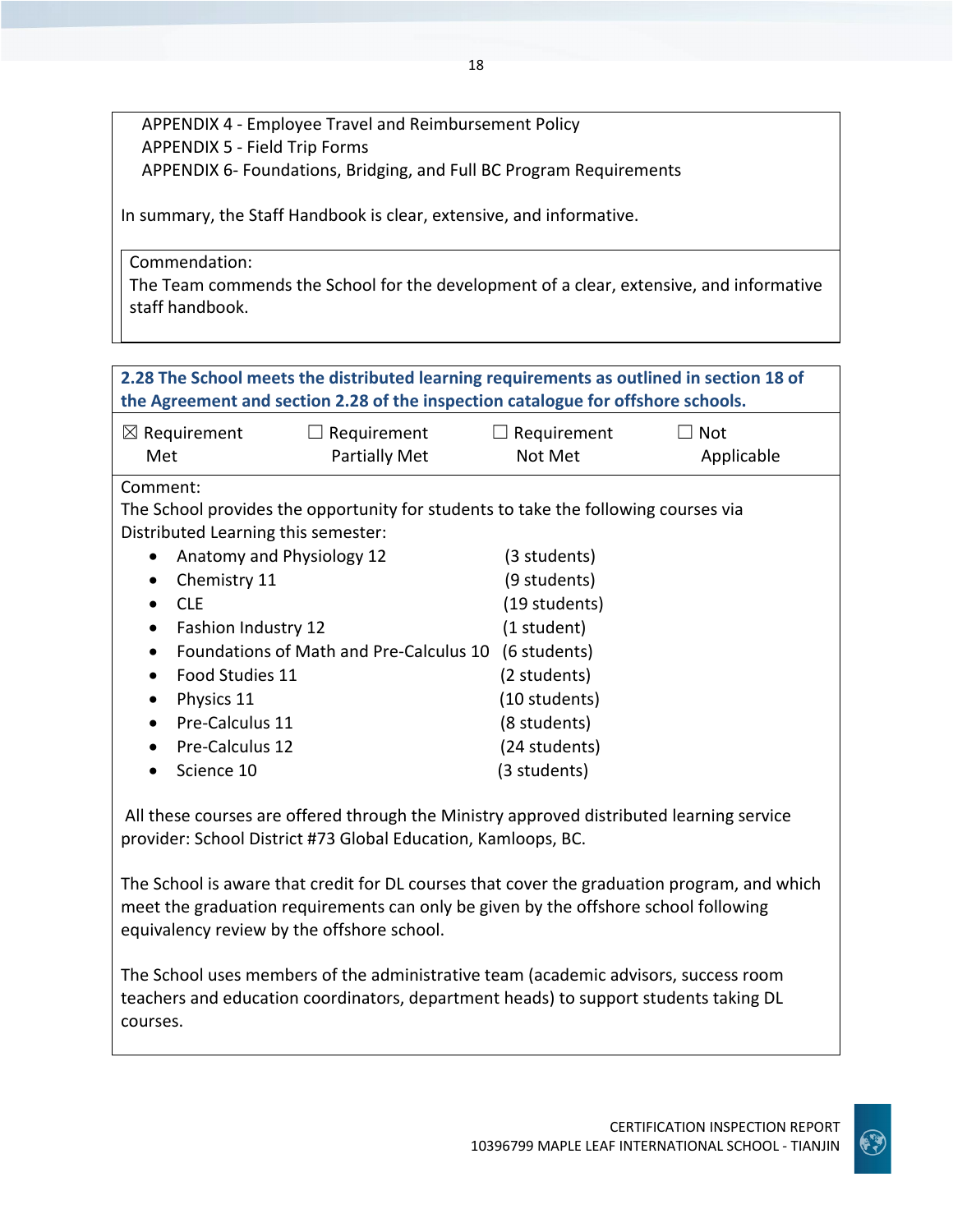# **CONCLUSION**

# **Commendations**

**The Inspection Team wishes to recognize the Owner/Operator, Principal, staff and Offshore School Representative of Maple Leaf International School – Tianjin for:**

- the senior leadership team's thorough preparedness, active engagement and full cooperation both before and during the virtual inspection. The submitted 2020 Annual Report was excellent and an accurate reflection of the School's current situation.
- its ongoing commitment to renovate current facilities and build additional facilities and learning spaces to support the BC Program.
- its implementation of specific health and safety protocols due to the COVID-19 pandemic.
- the level of administrative and curricular support given to the School's leadership team, the administrative support staff and BC program teachers by the OSR, Superintendent, and Assistant Superintendent.
- the School and Principal developing a strong culture of leadership development as evidenced by the role of department heads, educational coordinators, and vice principals within the school system.
- a full complement of administrative support services that are all designed to support the School's administration, teachers and EA's in the effective delivery of its educational program.
- the implementation of a rigorous English language proficiency assessment and advancement program that more readily ensures students are prepared to be successful in the BC graduation program.
- the vigorous and effective approach to professional development around the new curriculum, the swift implementation of the "*Canvas*" platform to support their students, particularly when remote learning was needed due to COVID-19 restrictions, and the continued professional atmosphere created by the leadership team.
- the system and school support, including personnel and professional development that have been applied to the implementation of the new BC curriculum.